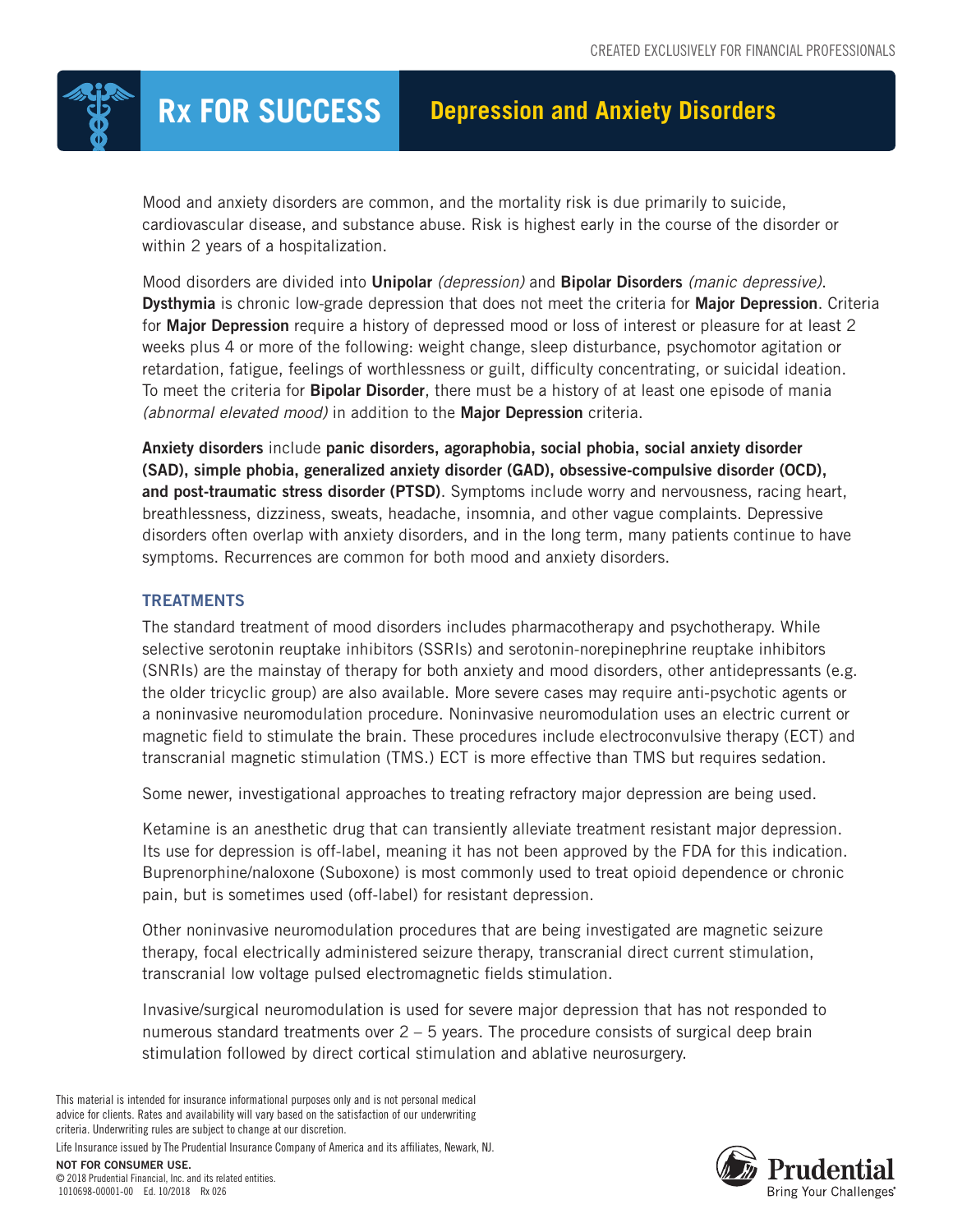The underwriter takes historical and current factors into consideration when assessing the risk of someone with a mood disorder. There is usually limited objective data so the underwriter needs to use judgment. Some of the questions that the underwriter answers are:

- How many symptoms did the person initially present with? How many symptoms does the person have now? (refer to Symptom Criteria table below)
- Has the person had more than one episode of a mood disorder?
- Did the person respond to first line treatment drugs?
- Has the person been stable with current treatment or has the medication been adjusted recently?
- Has the person been compliant with the treatment and follow up?
- How many favorable and unfavorable factors does the person currently have? (refer to Favorable and Unfavorable Factors table below)
- Does the person have any history of psychiatric hospitalization? Inpatient or outpatient? Voluntary or involuntary? What was the length of stay?
- Does the person have any history of ECT or TMS treatment, suicide ideation or suicide attempt?
- Does the person have any history of investigational treatment approaches such as Ketamine or other non-invasive or invasive neuromodulation?

## SYMPTOM CRITERIA FOR THE DIAGNOSIS OF DEPRESSION

| Depressed mood                                            | Loss of interest or pleasure         |
|-----------------------------------------------------------|--------------------------------------|
| Low energy or fatigue                                     | Sleep disturbance                    |
| Appetite disturbance                                      | Psychomotor disturbance              |
| Decreased concentration or difficulty making<br>decisions | Inappropriate guilt or worthlessness |
| Thoughts of death or suicide ideation or<br>behavior      |                                      |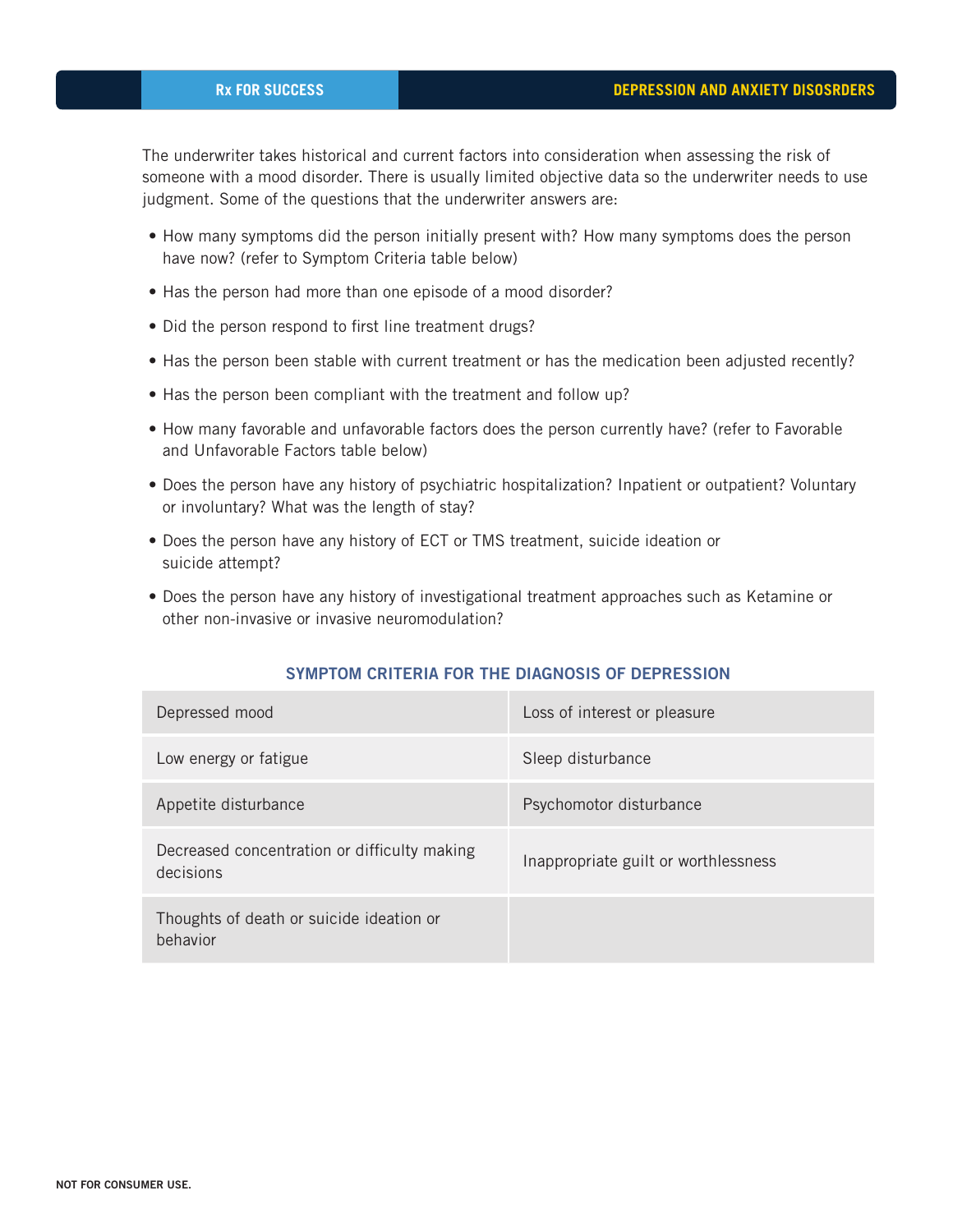## FAVORABLE AND UNFAVORABLE FACTORS TO BE USED IN ASSESSING CLASSIFICATION

| <b>FAVORABLE</b>                                                                                | <b>UNFAVORABLE</b>                                                                        |
|-------------------------------------------------------------------------------------------------|-------------------------------------------------------------------------------------------|
| Single episode                                                                                  | Recurrent episodes                                                                        |
| Diagnosis made $>1$ year ago                                                                    | Recent diagnosis                                                                          |
| No overt marital or family disharmony                                                           | Marital or family disharmony                                                              |
| Actively participating in counseling                                                            | Not actively participating in counseling if<br>recommended                                |
| Stable occupation                                                                               | Occupational instability                                                                  |
| No criticism of habits                                                                          | Alcohol/drug misuse                                                                       |
| No underlying physical illness                                                                  | Chronic or disabling health conditions                                                    |
| No family history of mental illness                                                             | Family history of mental illness                                                          |
| Stable personality                                                                              | Behavior disturbance including violence and<br>adverse MVR information                    |
| Good social support                                                                             | Work-related pressures and financial difficulties                                         |
| Compliant with medications                                                                      | Self-adjusts medicine or non compliant with<br>medication                                 |
| Regular but infrequent maintenance follow up<br>care only by a counselor or a primary physician | No regular follow-up care or frequent care and<br>the primary caregiver is a psychiatrist |
| No history of lost work or school time                                                          | History of lost work or school time                                                       |
| No other psychiatric diagnosis                                                                  | Other psychiatric or personality disorder<br>diagnosis                                    |
| Age $18 - 65$ at time of diagnosis                                                              | Age at time of diagnosis >65                                                              |
| No history of moving violations or driving<br>criticism                                         | Multiple moving violations or driving criticism                                           |
| Use of $1 - 2$ psychiatric medications                                                          | Use of 3 or more psychiatric medications                                                  |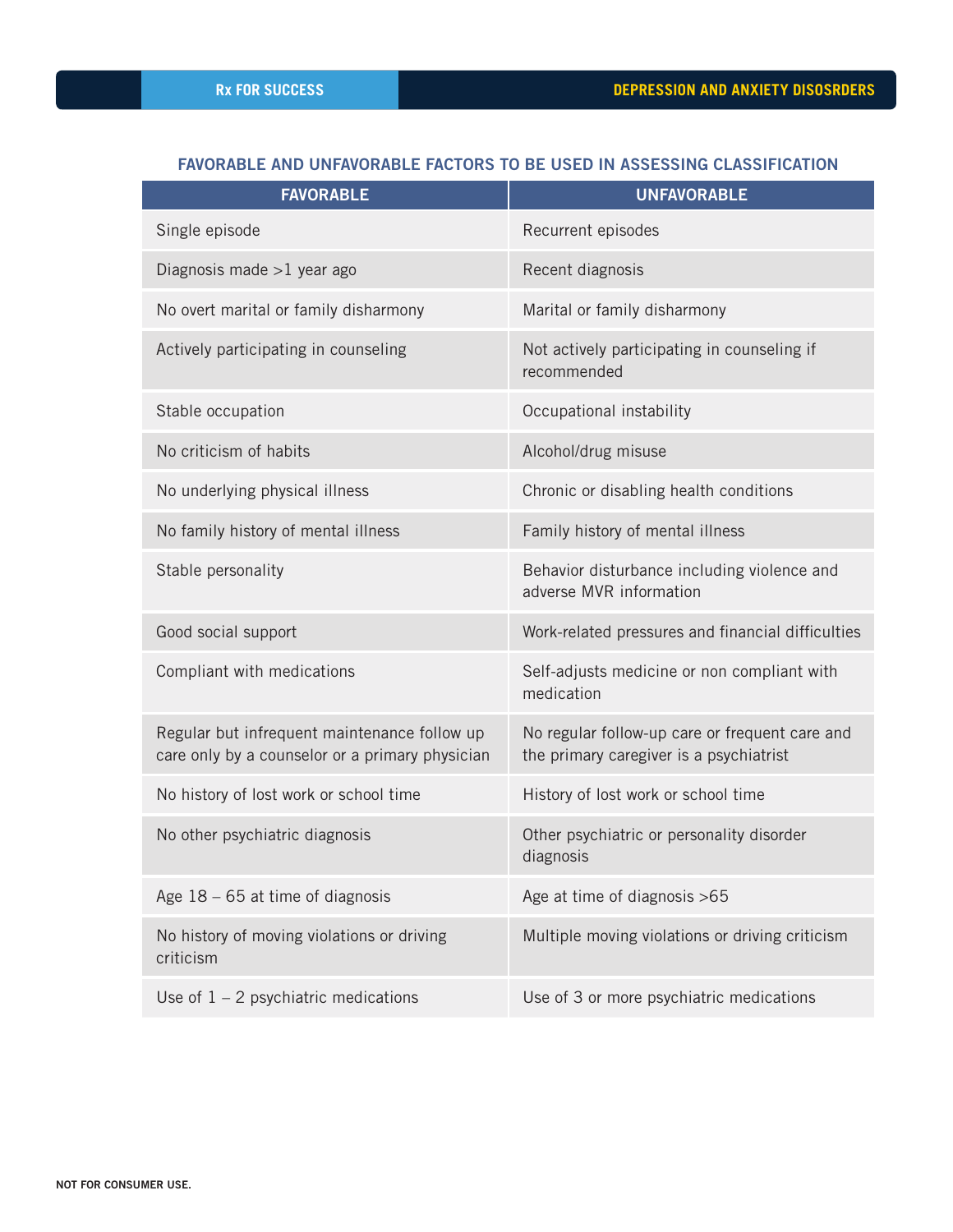| UNDERWRITING CONSIDERATIONS FOR MOOD / ANXIETY DISORDERS |                                                                                                                                                                                                                                                                                                                                                                                                                                                                                                                                                                                                                                                                                    |           |  |  |
|----------------------------------------------------------|------------------------------------------------------------------------------------------------------------------------------------------------------------------------------------------------------------------------------------------------------------------------------------------------------------------------------------------------------------------------------------------------------------------------------------------------------------------------------------------------------------------------------------------------------------------------------------------------------------------------------------------------------------------------------------|-----------|--|--|
| Mild                                                     | • 1 to 4 symptoms from the table above at the time of diagnosis<br>• No current symptoms from the table above<br>• Stable, may currently be taking psychiatric medication<br>$\bullet$ 0 – 2 unfavorable factors from the table above<br>• History of any of the following, more than 3 years ago<br>- Suicide ideation or attempt<br>- Psychiatric hospitalization or disability<br>- ECT or TMS procedure<br>- Other neuromodulation procedure—either noninvasive or invasive/<br>surgical<br>- Ketamine or Suboxone treatment<br>• None of the following can be present<br>- Current use of an antipsychotic medication and/or MAO inhibitor<br>- Diagnosis of Bipolar Disorder | Non-rated |  |  |
| Moderate                                                 | • 5 to 7 symptoms from the table above at the time of diagnosis<br>• Currently experiencing no more than 4 symptoms from the table<br>above<br>• Psychiatric medication dosage was increased within the past year<br>• May be taking an antipsychotic medication<br>$\bullet$ 2 - 4 unfavorable factors from the table above<br>• No suicide ideation within the past 6 months<br>• History of any of the following, more than 3 years ago<br>- Psychiatric hospitalization or disability<br>- ECT or TMS procedure<br>- Other neuromodulation procedure - either noninvasive or invasive/<br>surgical<br>- Ketamine or Suboxone treatment<br>• No current use of an MAO inhibitor | Table B   |  |  |
| Severe                                                   | • 8 to 9 symptoms from the table above at the time of diagnosis<br>• Still experiencing multiple symptoms from the table above<br>• Change in psychiatric medication or additional medication added<br>within the past 6-12 months<br>5 or more unfavorable factors from the table above<br>$\bullet$<br>• History of any of the following, more than 1 year ago<br>- Psychiatric hospitalization or disability<br>- ECT or TMS procedure<br>- Other neuromodulation procedure - either noninvasive or invasive/<br>surgical<br>- Ketamine or Suboxone treatment<br>• Use of an MAO inhibitor-Referral required                                                                    | Table D   |  |  |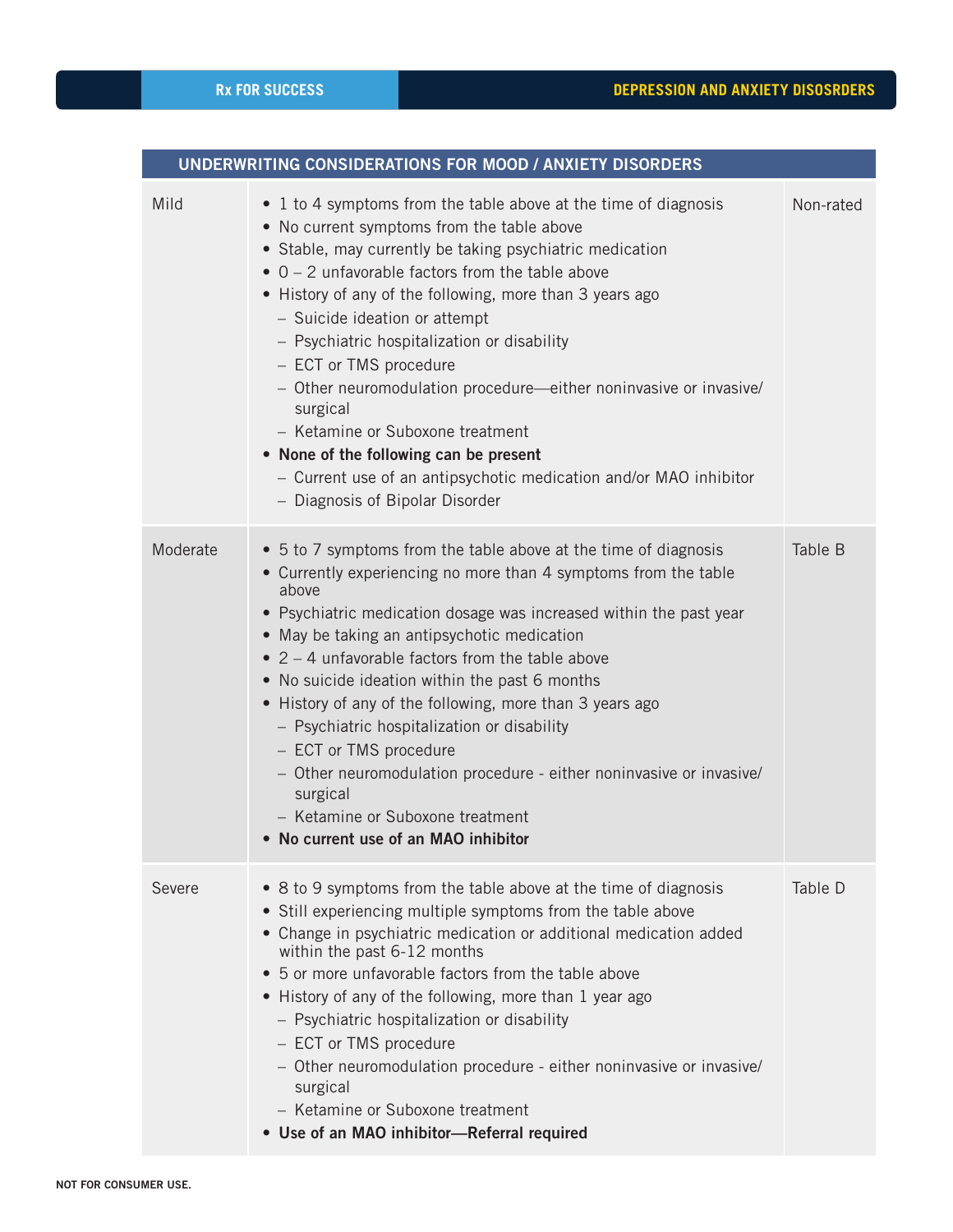| <b>Others</b>                                                                                                     | • Suspicion or history of abuse of anti-anxiety medication<br>• Taking 4 or more psychiatric medications including those used PRN<br>• History of the following within past 12 months<br>- Inpatient psychiatric hospitalization or disability<br>- ECT or TMS procedure<br>- Other neuromodulation procedure - either noninvasive or invasive/<br>surgical<br>- Ketamine or Suboxone treatment<br>• Current or recurrent psychiatric disability<br>• Currently psychotic, delusional, manic, or hypomanic | Decline       |  |  |
|-------------------------------------------------------------------------------------------------------------------|------------------------------------------------------------------------------------------------------------------------------------------------------------------------------------------------------------------------------------------------------------------------------------------------------------------------------------------------------------------------------------------------------------------------------------------------------------------------------------------------------------|---------------|--|--|
| *HISTORY OF SUICIDE ATTEMPT: The following will be added to the above ratings for a history of suicide attempt(s) |                                                                                                                                                                                                                                                                                                                                                                                                                                                                                                            |               |  |  |
| <b>ATTEMPTS</b>                                                                                                   | <b>YEARS SINCE ATTEMPT</b>                                                                                                                                                                                                                                                                                                                                                                                                                                                                                 | <b>RATING</b> |  |  |
| Single<br>Attempt                                                                                                 | $<$ 3                                                                                                                                                                                                                                                                                                                                                                                                                                                                                                      | Decline       |  |  |
|                                                                                                                   | $3 - 9$ years                                                                                                                                                                                                                                                                                                                                                                                                                                                                                              | $+55$         |  |  |
|                                                                                                                   | >9 years                                                                                                                                                                                                                                                                                                                                                                                                                                                                                                   | $+0$          |  |  |
| 2 attempts                                                                                                        | <5 years                                                                                                                                                                                                                                                                                                                                                                                                                                                                                                   | Decline       |  |  |
|                                                                                                                   | $5 - 9$ years                                                                                                                                                                                                                                                                                                                                                                                                                                                                                              | $+100$        |  |  |
|                                                                                                                   | >9 years                                                                                                                                                                                                                                                                                                                                                                                                                                                                                                   | $+0$          |  |  |
| >2 attempts                                                                                                       |                                                                                                                                                                                                                                                                                                                                                                                                                                                                                                            | Decline       |  |  |

Applicants under age 18, with a history of drug or alcohol abuse, with psychotic conditions, or with frequent panic attacks will be given individual consideration.

*To get an idea of how a client with Mood and Anxiety Disorders would be viewed in the underwriting process, use the Ask "Rx"pert Underwriter on the next page for an informal quote.*